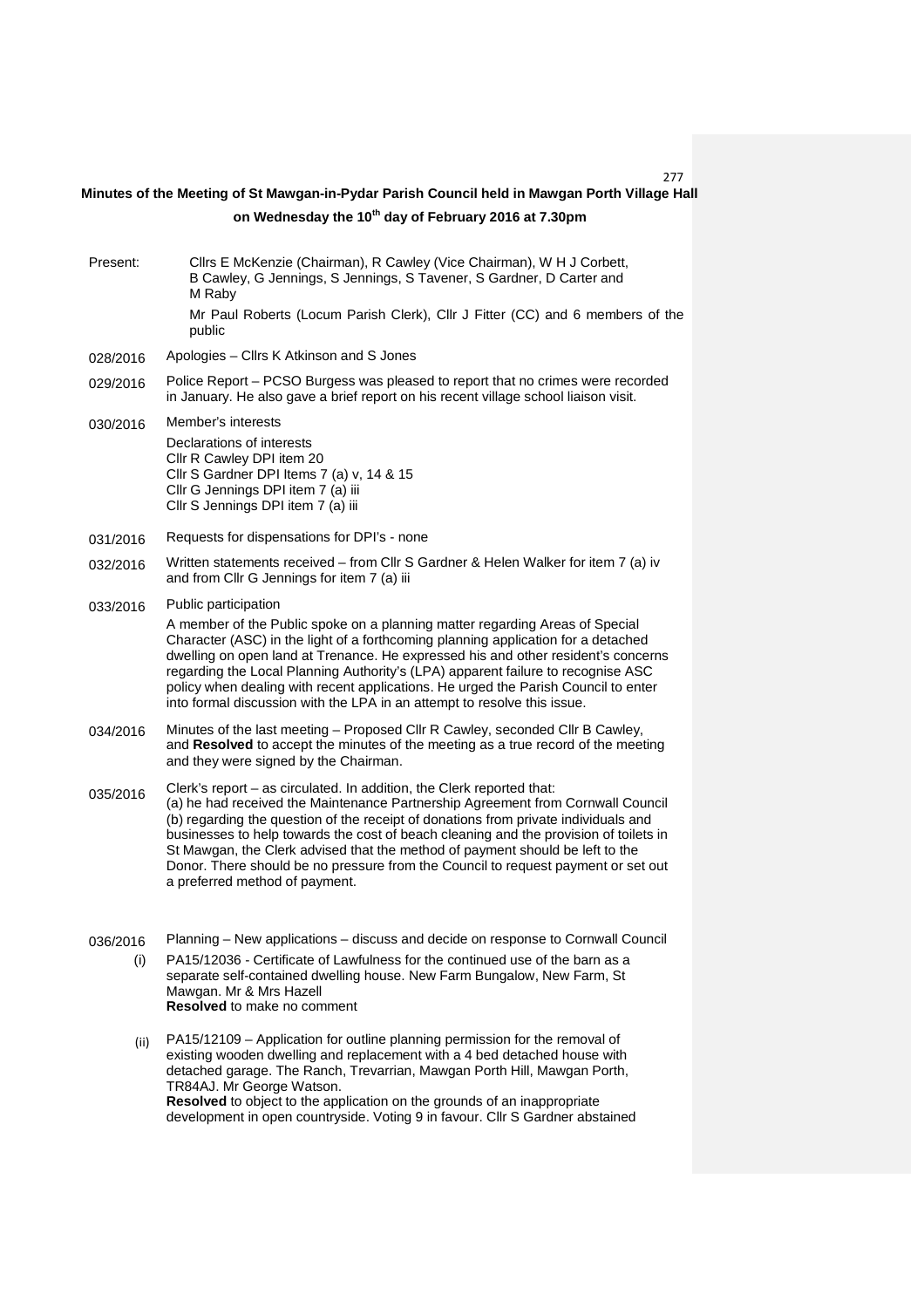## **Cllrs G Jennings and S Jennings left the chamber for this item**

- (iii) PA15/11986 – Extend use of field OS7750 from 28 days to use from Easter to 30 September each year. Construction of timber frame building on field OS7350 to be used as reception/café, to be used solely in conjunction with existing caravan/camping site. Bostaran, Tregurrian. - Mrs Gwendoline Jennings, Watergate Bay Holiday Park. It was **Resolved** to defer a decision to allow the Planning Case Officer to further research the planning history of the site. Voting 6 in favour with 2 abstentions.
- (iv) PA16/00354 – Proposed dwelling – C2/09/01648. PA13/00195, extension of time. Beaumar, Tredragon Road, Mawgan Porth. Mr & Mrs Marland **Resolved** to raise no objections

**Cllr S Gardner left the chamber for this item** and removed his recording device

 $(v)$ PA16/00458 – Creation for an access for Langweath House. Langweath House, Lanvean, St Mawgan. Professor K Atkinson. **Resolved** to support the application

The Clerk read out a statement tabled by Cllr Gardner setting out his and Helen Walker's support for the application. Having consulted with the Chairman, the Clerk omitted paragraphs 3 to 7 (inclusive) as the Council should not be drawn into any discussion on the use of private property between the land owner and residents.

- PA15/11574 The rag slate roof to be removed from front slope and to be replaced
- (vi) with new Delabole slates. 2 existing roof lights to be replaced with Conservation type Velux roof lights. The Delabole slate to the rear is to be repaired and a single Conservation roof light is to be installed above the new first floor shower room. The existing timber shed with felt roof is to be refurbished. The Corner Cottage, Porth Farm Cottages, Mawgan Porth, TR84BP. Mr & Mrs T Z Duane **Resolved** to raise no objection
- 037 /2016 Any other planning applications received from Cornwall Council by the time of the Meeting:
	- i) PA/16/00941 – Certificate of Lawful Development in respect of rear extension constructed under permitted development rights in 2012 – The Old Post Office, St Mawgan – Mr J Crabtree. **Resolved** to make no comment
	- ii) PA16/00907 - Land at Trenance – erection of detached dwelling at OS 185012 – 67780 Trenance, Mawgan Porth. The Clerk reported that an extension of the consultation period had been granted. It was agreed that the application will be placed on the March PC meeting agenda.
- 038/2016 Advices and decisions by Cornwall Council – if any (as circulated) - None
- 039/2016 To discuss planning enforcement issues – to refer any new issues and updates – if any - None
- 040/2016 Working Groups – Beach and Environment – no reports Amenities - Cllr W H J Corbett reported that he was looking into various types of timber to provide the post supports for the fencing around the Play Area in order to

**Comment [LM(1]:** Were you going to say it and other comments available on the CC website?

278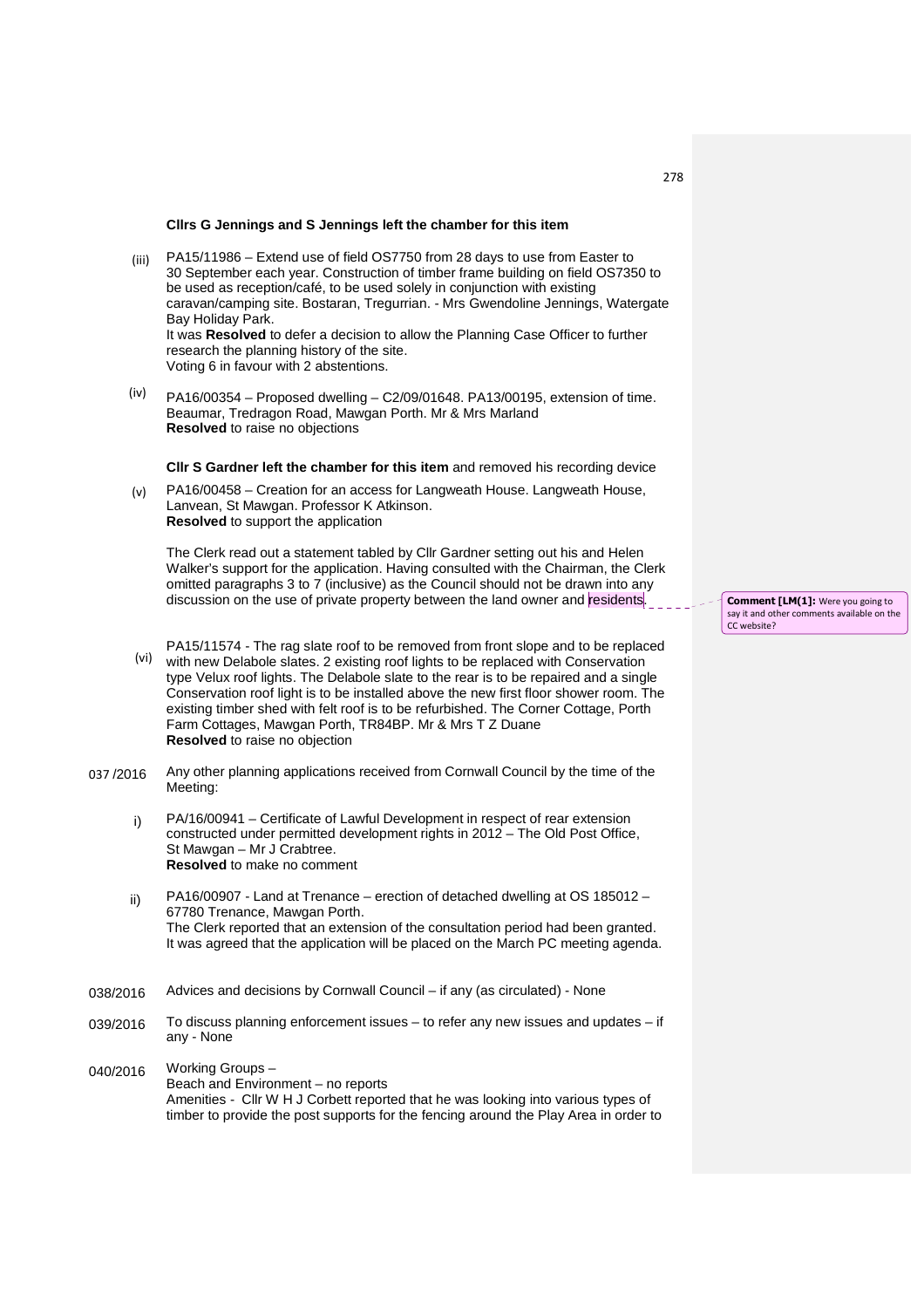give the longest possible life to the structure.

Transport and Rights of Way – no reports

041/2016 To receive reports from meetings - Cllr G Jennings circulated a report on the proceedings of the Newquay and St Columb Community Network Panel. It was agreed to place the Local Devolution Fund item on the agenda for the March PC meeting.

042/2016 To note and discuss if necessary any correspondence received since the last meeting - (a) Public Consultation Draft – Cornwall AONB Management Plan 2016 -2021 passed to Planning Group for comments. (b) Improving Mobile Signal Coverage in Mawgan Porth - email received from Technology Delivery – Networks. It was agreed that the Clerk asks the correspondent for more details of the scheme.

- 043/2016 Clerk vacancy – After discussion It was **Resolved** to adopt the Contract of Employment with final checks to be made on leave entitlement calculation and pay scales. It was **Resolved** to accept the Job Description as circulated.
- 044/2016 Staffing Committee –
	- i) **Resolved** to form a Staffing Committee in accordance with Standing Order (handling of staff matters) – 20 (b) consisting of the Chairman, Vice Chairman and past Chairman. It was agreed that Cllr W H J Corbett would take up the role of past Chairman while Cllr K Atkinson was indisposed.
	- ii) **Resolved** to adopt the Staffing Committee Terms of Reference as circulated

## **Cllr S Tavener left the chamber for this item**

045/2016 Code of Conduct –

- i) The Clerk tabled a Decision Notice concerning a breach of the code of conduct that has been found against Cllr S Tavener for comments he made in his emails dated 24 October 2015, addressed to the outgoing Parish Clerk Miss Donna James. The breaches were listed as: failure to treat with respect, intimidated or attempted to intimidate others and brought his office into disrepute.
	- ii) It was **Resolved** to take no further action as Cllr Tavener has already sent a written apology to Miss Donna James and agreed to attend a Code of Conduct training session; this was the recommendation of the Independent Panel.
- iii) The Clerk advised members that Code of Conduct training has been arranged for Wednesday 17<sup>th</sup> February at 7pm and urged all members to attend this refresher session – Venue to be advised.

## **Cllr S Gardner left the chamber for agenda items 14 and 15**

046/2016 Street Lighting – Amendment to Cornwall Council's provision for St Mawgan village The Clerk advised members that he had received information from a parishioner that the street lights situated on Church/Rectory lane had been removed from the Cornwall Council 'list' and that responsibility for maintenance and electricity costs had been handed to the landowner. The Clerk stressed that there was no record of any correspondence from Cornwall Council on file regarding this matter and the Officer dealing with this case had stated that the landowner who is also a Councillor had confirmed that he was going to discuss the matter with The Parish Council.

> Following discussion regarding the transparency of the decision making process and the fact that any action taken regarding these street lights has a direct bearing **Comment [LM(2]:** May have a ..?

279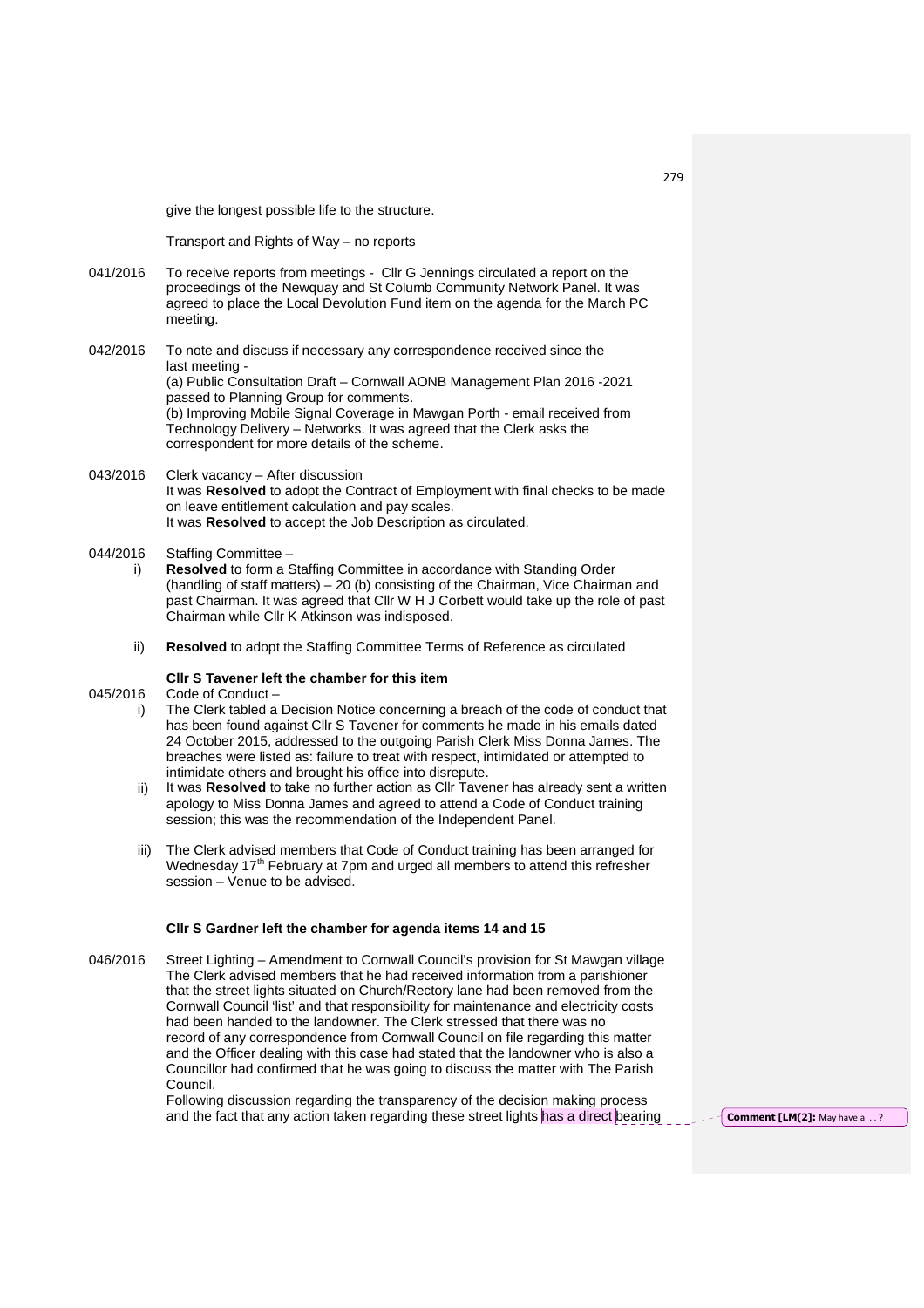|          | on the Definitive Map Modification Order application for this Byway. It was<br>Resolved that the Clerk writes to Cornwall Council and requests that the street<br>lights be reinstated on its lists, and it resume responsibility for costs relating to<br>maintenance and electricity. In addition, the Clerk is to express the Parish Council's<br>concern that action to withdraw the lights was taken without proper consultation.                                                                                                                                                                                   |                                                                                      |                              |                    |  |
|----------|--------------------------------------------------------------------------------------------------------------------------------------------------------------------------------------------------------------------------------------------------------------------------------------------------------------------------------------------------------------------------------------------------------------------------------------------------------------------------------------------------------------------------------------------------------------------------------------------------------------------------|--------------------------------------------------------------------------------------|------------------------------|--------------------|--|
| 047/2106 | Definitive Map Modification Order Application WCA537 Addition of a Byway                                                                                                                                                                                                                                                                                                                                                                                                                                                                                                                                                 |                                                                                      |                              |                    |  |
|          | St Mawgan.<br>The Clerk reported that the Council had received notification from the Countryside<br>Access Records Officer that he had prepared a report for "exceptional<br>circumstances" and it has been presented to Cornwall Council's delegated officer<br>panel; a decision is expected at some point this year.<br>Members expressed their concern that matters reported under agenda item 14<br>above could adversely affect this application. It was Resolved that the Clerk writes<br>to the Countryside Access Records Officer to inform him of the action taken by the<br>Highways Street Lighting Section. |                                                                                      |                              |                    |  |
| 048/2016 | St Columb Treatment Works- The Clerk advised that the Mayor of St Columb had<br>published a letter on Face Book that he had written complaining about a series of<br>sewage leaks and requested that South West Water (SWW) take urgent action to<br>update the system. It was Resolved that the Clerk writes to SWW to support the<br>Mayor's stance, and to express the Parish Council's concern over the effect that<br>any leaks into the Menalhyl river would have serious effect on sea water quality and<br>conditions on Mawgan Porth beach.                                                                     |                                                                                      |                              |                    |  |
| 049/2016 | Donations and Grants – it was Resolved to make the annual grant of £500 to<br>support Mawgan Porth Village Hall and the annual grant of £500 to St Mawgan<br>Community Hall.                                                                                                                                                                                                                                                                                                                                                                                                                                             |                                                                                      |                              |                    |  |
| 050/2016 | Internal Control Check - Resolved that Cllr S Jennings will carry out the check in<br>March                                                                                                                                                                                                                                                                                                                                                                                                                                                                                                                              |                                                                                      |                              |                    |  |
| 051/2016 | <b>Resolved</b> to extend the Meeting by 15 minutes to enable the Agenda business to<br>be completed                                                                                                                                                                                                                                                                                                                                                                                                                                                                                                                     |                                                                                      |                              |                    |  |
|          | Cllr S Gardner left the meeting at this juncture<br>CIIr R Cawley left the chamber for this item                                                                                                                                                                                                                                                                                                                                                                                                                                                                                                                         |                                                                                      |                              |                    |  |
| 052/2016 | Accounts - Resolved to approve the accounts as per schedule; cheques to be<br>signed at the end of the meeting                                                                                                                                                                                                                                                                                                                                                                                                                                                                                                           |                                                                                      |                              |                    |  |
|          | P R H Roberts -<br>Bubb Maintenance -                                                                                                                                                                                                                                                                                                                                                                                                                                                                                                                                                                                    | Locum Clerk's remuneration January 2016<br>Maintenance Jan<br>POL Expenses Dec/Nov15 | £800,00<br>£34.29<br>£834.29 | £500.00<br>£834.29 |  |
|          | A Prouse                                                                                                                                                                                                                                                                                                                                                                                                                                                                                                                                                                                                                 | <b>Toilet Cleaning January</b>                                                       |                              | £216.75            |  |
|          | Vodaphone -                                                                                                                                                                                                                                                                                                                                                                                                                                                                                                                                                                                                              | Mobile telephone January                                                             |                              | £17.85             |  |
|          | Reef Water Solutions -                                                                                                                                                                                                                                                                                                                                                                                                                                                                                                                                                                                                   | Legionella test January                                                              |                              | £35.00             |  |

Reef Water Solutions - Legionella test January **EXACCO EXACCO EXACCO EXACCO EXACCO EXACCO EXACCO EXACCO EXACCO** SLCC Enterprises Ltd - Clerk vacancy advert **Election CES** 108.00 Mawgan Porth Village Hall – Annual grant 2016 **EXALL 1998** E500.00 St Mawgan Community Hall - Annual grant 2016 **E**500.00

**Comment [LM(3]:** I can see why you have put this here, but technically it was an outcome from the previous item.

Total £2711.89

280